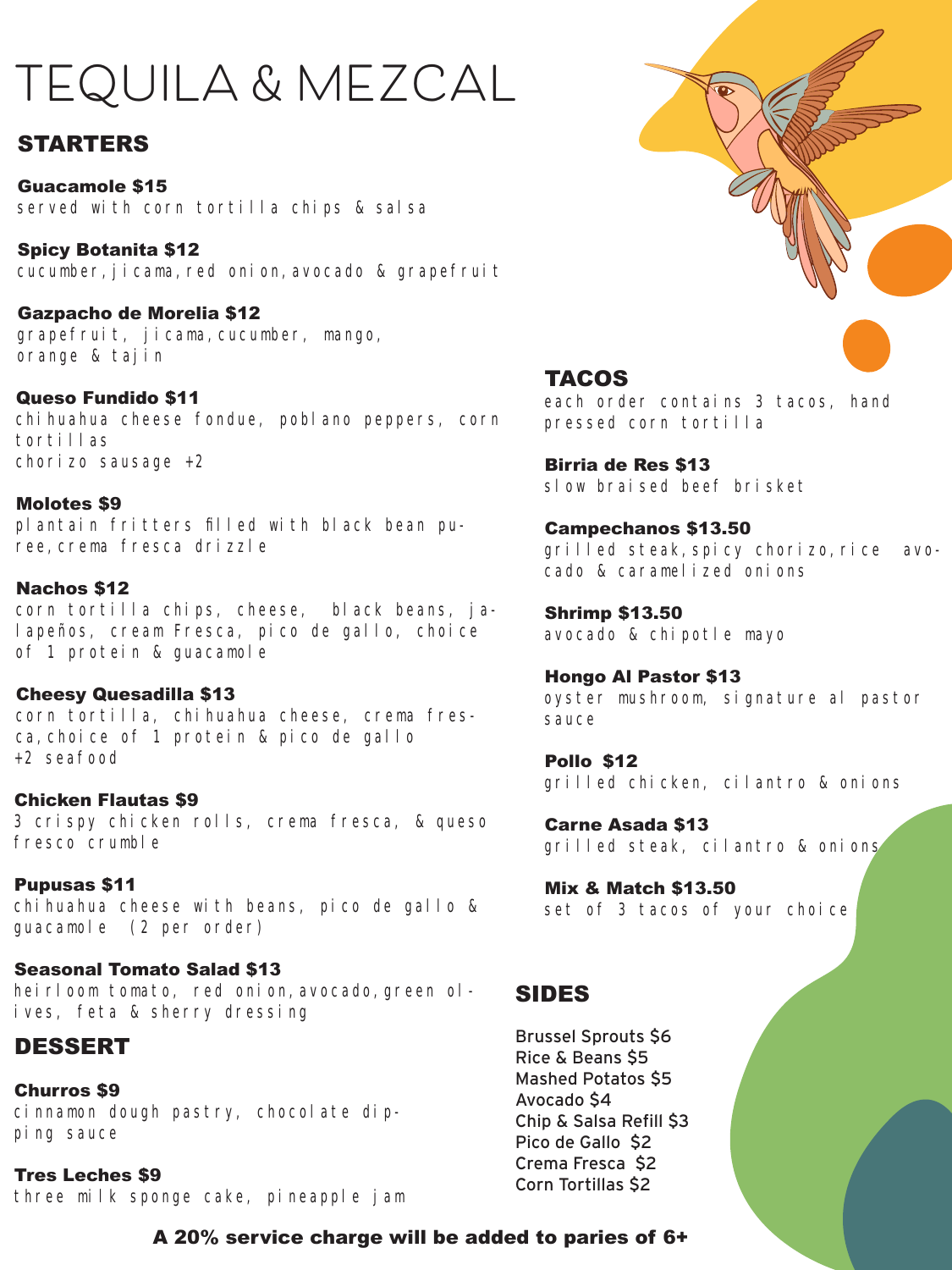

#### Fajita Mixta \$20

vegetable medley, grilled chicken, steak, 3 shrimp, rice & black beans

#### Salmon Poblano \$19

seared salmon, creamy mashed potatoes& sautéed brussel sprouts

#### Veggie & Garlic Shrimp Enchiladas \$17

corn tortilla rolls, poblano peppers, corn, salsa verde, rice & beans

#### Verde Shredded Chicken Enchiladas \$16

corn tortilla rolls, salsa verde, queso fresco crumble, crema drizzle, rice & beans

#### Birria Steak Torta \$15

slow braised beef brisket, avocado, jalapeño, mayonaise, Oaxaca cheese & a side of consome broth!

#### Sinaloa Shrimp \$16

sautéed tiger shrimp, tequila, Chile de arbol, served with bread

#### Costillas en Molé Negro \$20

pork Shanks in Oaxacan Mole Negro with Corn **<sub>Las</sub> Ultimas Palabras"last words"\$13** Tortillas



#### SWEET & BALANCED

El Unico \$13 mezcal+ pama liquer + grenadine + strawberry + lime

AJAL \$13

tequila + Falernum + grapefruit + pineapple + lime

Sangria Roja \$12 tequila, hibiscus, red blend wine & fresh fruits

# FLORAL

La Catrina \$12 rayu mezcal+ hibiscus + lime + agave

#### La Bendicion \$13

rayu mezcal + lavender liquer+ agave+ lime+ egg white

#### **SPICY**

# Spicy Burro Loco \$13

rayu mezcal+ habanero + lime + agave

Israel's Matador \$13 rayu mezcal+ pineapple+hibiscus +habanero +lime + agave

#### CITRUS & REFRESHING

El G&T \$13 Mexican gin+ cucumber+ thyme +tonic water

En la Playa "On The Beach" \$12 Mexican gin, coconut water, condensed milk

Paloma \$12 tequila + fluffy grapefruit + lime & soda

Agua de Rancho " Ranch Water" \$12 mezcal or tequila  $+$  topo chico  $+$  lime

Mojito de Michoacan \$12 charanda rum+ fresh mint + limes + soda

#### SPIRIT FORWARD

mezcal+luxardo maraschino + green chartreuse + lime + cherry

El Martini \$13 sotol + dolin blanc + cocchi americano + lemon bitters

El Negroni \$13 ensamble mezcal + campari + sweet vermouth

Don Pancho Villa Old Fashioned \$13 mezcal+ tequila + angostura bitters + simple syrup

House Margarita \$11 Tequila or Mezcal+ lime +simple syrup

#### Frozen Cocktail of the Day \$11

\*Selection changes daily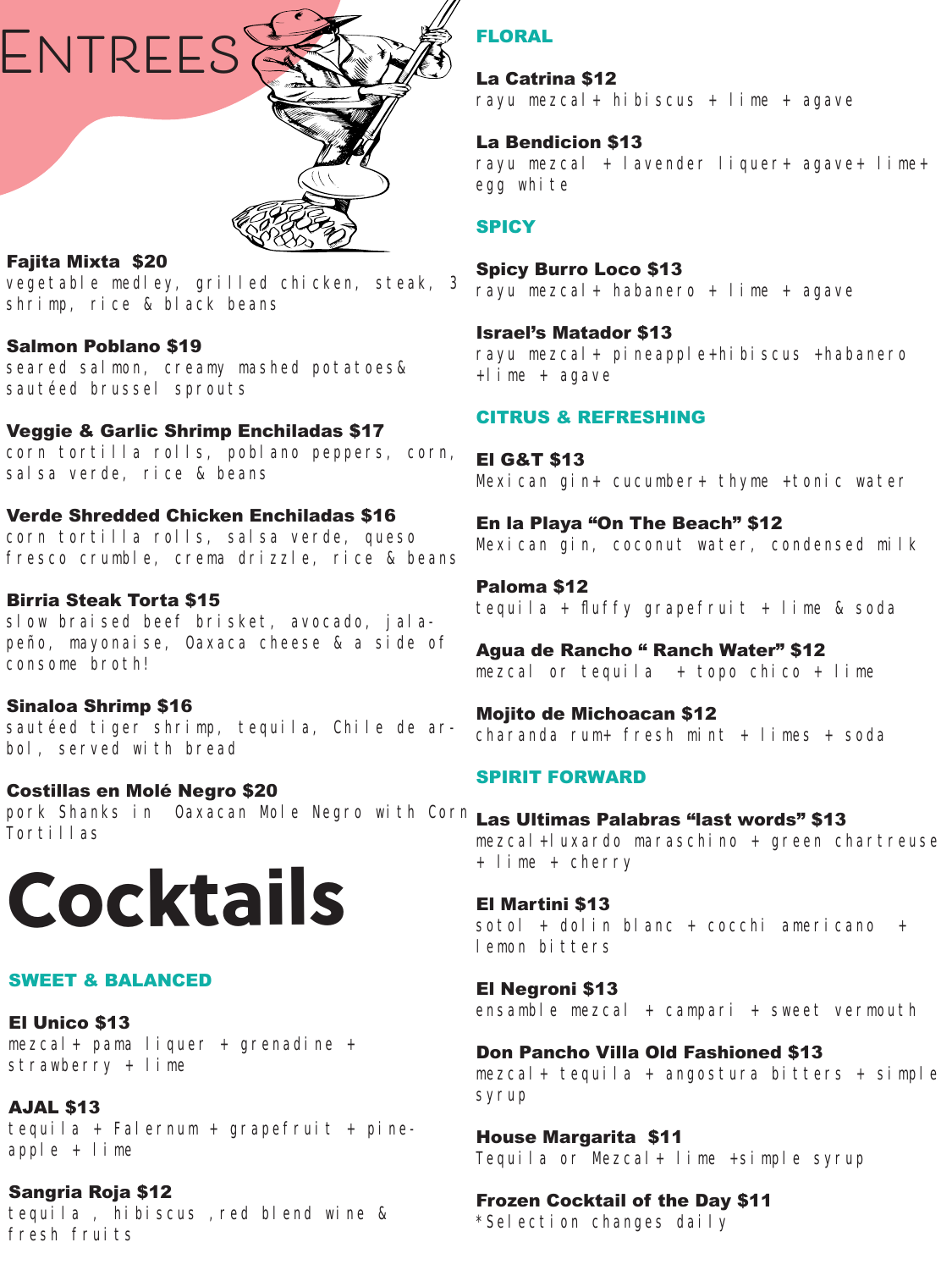Mezcal, takes us on a journey to explore Mexico. Derived from agave plants this spiritual drink captures an extensive array of flavor profiles. All flights are 1 oz pours, served with orange slices.

# VIDA MEZCAL \$45

Carlos Moreno, Founder & 5th Generation Maestro Mezcalero Pedro Hernandez Artesanal

VIDA- Light tropical fruits, roasted pineapple & clover

Chichicapa Citrus zest aromas & clay earth tones

Vida de Muerto- rare varietal, basil &

dry smoke

# KOCH EL MEZCAL \$40

Carlos Moreno, Founder & 5th Generation Maestro Mezcalero Pedro Hernandez Artesanal

Tobala- Light tropical fruits, roasted pineapple & clover

Arroqueno- Citrus zest aromas & clay earth tones

Tepeztate- rare varietal, basil & dry smoke

# LA NIÑA DEL MEZCAL \$38

This series features alternative Mexican agave spirits.

**Bacanora-** briny & peppery notes between a Mezcal and a Tequila

Cirial- rare varietal, balanced flavor **Sotol-** notes of fresh jalapeno, lavender & wal nut.



# **& Mezcal**

# El JOLGORIO \$40

El Jolgorio represents sixteen different families, working in ten different regions of Oaxaca, Mexico, each with its own special story.

**Espadin**-subtle notes of sugarcane, lemongrass & warm vanilla

**Madrecuixe**- high minerality, vegetal & floral notes

**Cuishe**- notes of rose water, black licorice &

orange peel

# MEZCAL DERRUMBES \$35

Maestro Mezcalero Javier Mateo, Each bottle of Derrumbes represents a single state and each was chosen to highlight the traditions & the Terroir style of the region where it was made.

San Luis Potosi-wild agave varietal salmiana,

balanced sweetness & intensity

**Durango**-summer fruit, almonds, light smokiness **Michoacán**-ripe banana aromas, pinewood & clay

# YUU BAAL \$35

Espadin reposado- spice, banana & vanilla **Espadin anejo**- white pepper notes, aged for a minimum of 6 months in white oak barrels **Madrecuixe**- wet earth notes. spicy grass

# BOZAL \$45

Limited release bottles producing exotically intense flavors **Coyote Reserva**- high minerality & rich dark chocolate

Jabali Reserva- vegetal flavors, lavendar & sage Sacatoro Reserva- savory notes, fennel & creamed corn

# FIDENCIO \$40

Four generations of knowledge, produce their own estate grown agave Pechuga- mixture of fruits, during the

distillation process a chicken breast is used to round out the flavor Unico- subtle aromas of charcoal, pear & green apple

**Ensamble**- equal parts of Espadin, MadreCuixe & Tepextate